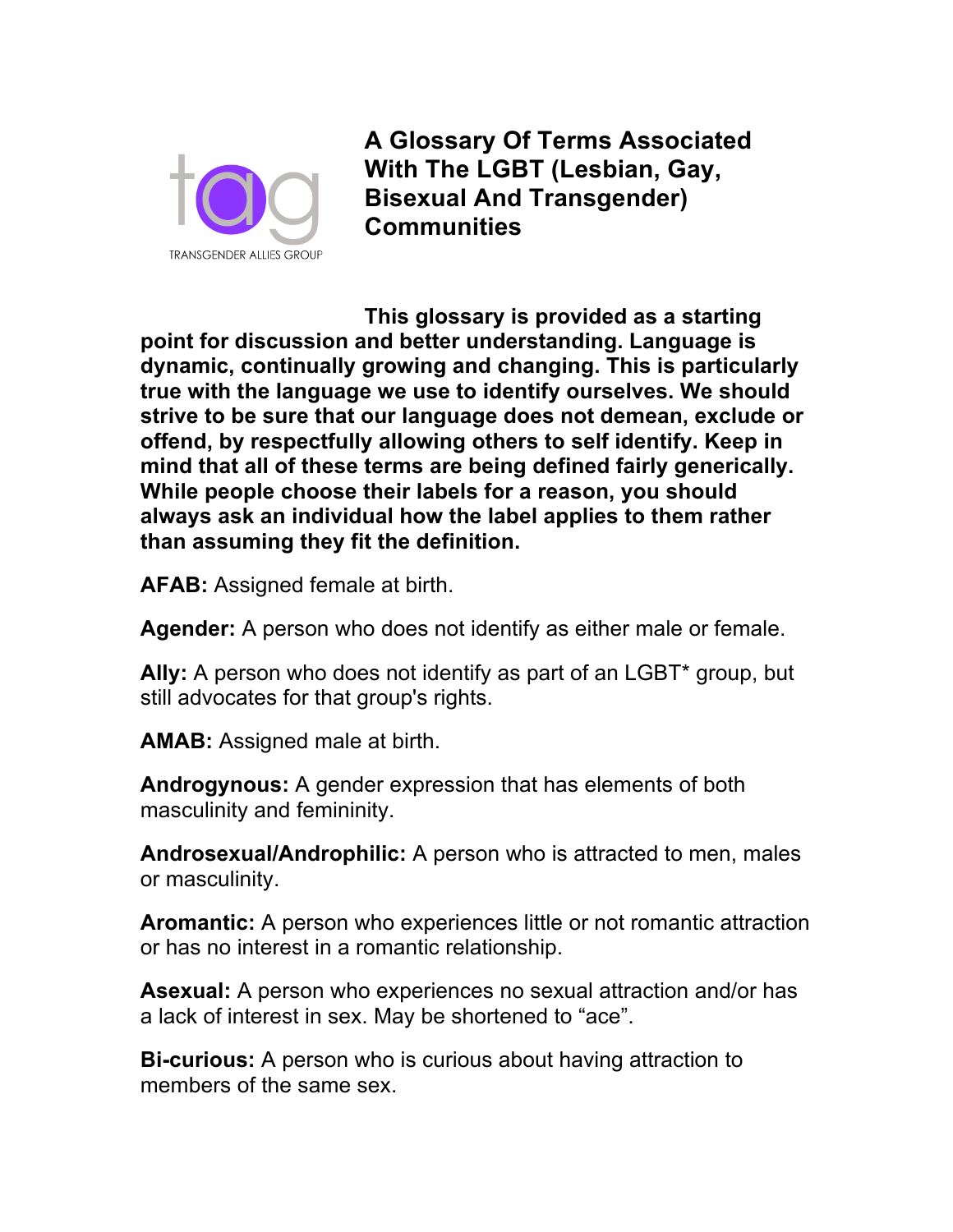**Bigender:** A person who goes back and forth between two gender identifications and/or expressions.

**Biphobia:** Negative feelings, attitudes, actions, or behaviors against bisexual people or people perceived to be bisexual. It may also be a fear of one's own bisexual attractions.

**Bisexual:** A person who is sexually attracted to men and women.

**Bottom Surgery:** Surgery that alters the individuals sex organs to more closely conform to their gender identity.

**Cisgender:** The state of not being transgender. Someone who identifies with the gender they were assigned at birth.

**Cisgender Privilege:** The basic rights, privileges and status automatically given to cisgender people, which are systematically denied to transgender people.

**Constellation:** The structure of a polyamorous relationship.

**Crossdresser:** A person who dresses in clothing society reserves for the opposite sex. The purpose is typically emotional comfort or erotic fulfillment.

**Demiboy:** a person who identifies partly, but not wholly, as a boy. This person may also partly identify as a girl or some other gender.

**Demigirl:** A person who identifies partly, but not wholly, as a girl. This person may also partly identify as a boy or some other gender.

**Demisexual:** An individual who experiences no sexual attraction without a strong emotional or romantic connection.

**DFAB:** Designated female at birth.

**DMAB:** Designated male at birth.

**Drag King & Drag Queen:** A person who crossdresses as a means of performance or entertainment.

**Gay:** While most often associated with men, in its broadest meaning, this is a person who is sexually attracted to people of the same sex.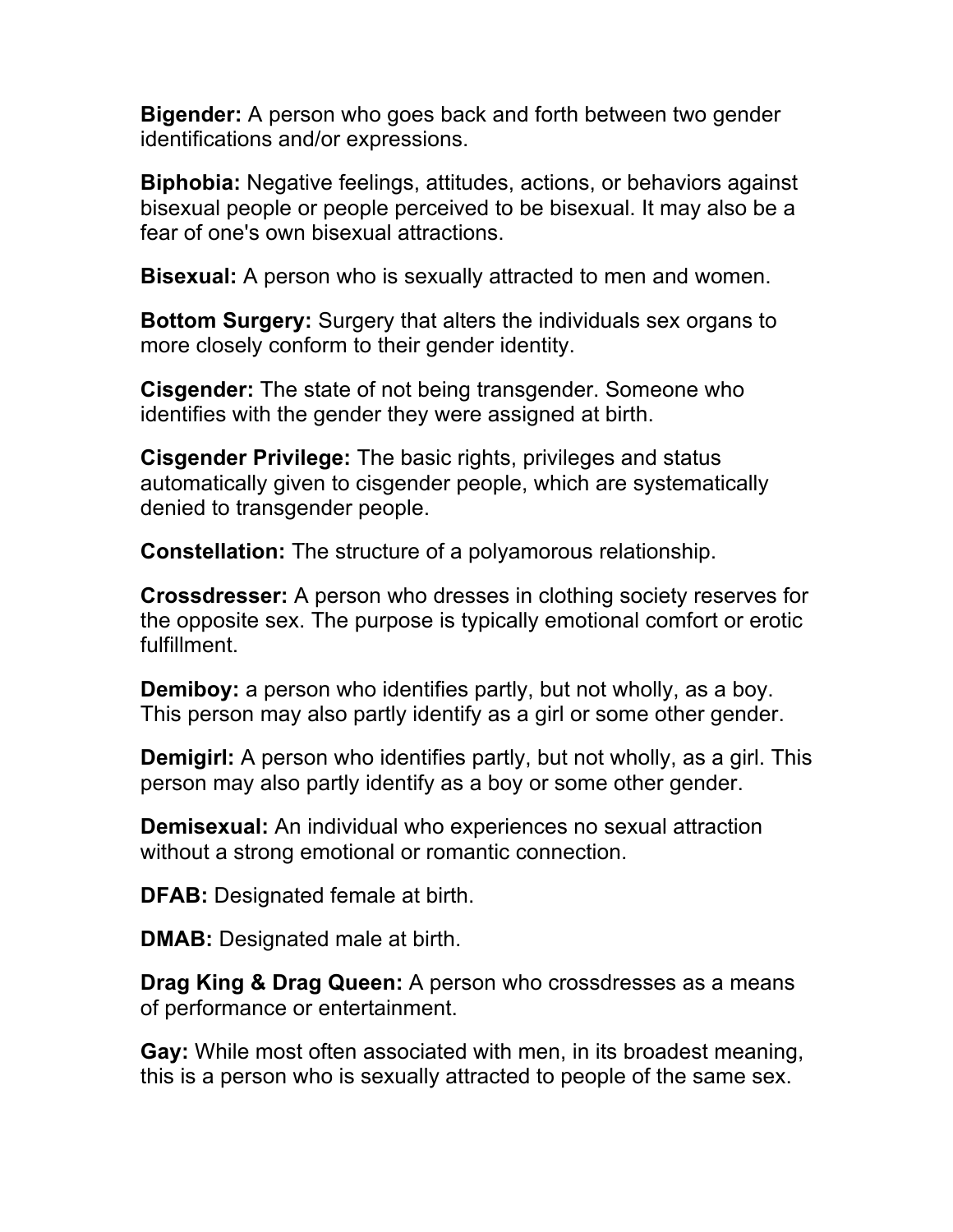**Gender:** The range of characteristics associated with men and women and the masculine and feminine attributes assigned to them by society.

**Gender Binary:** The societal concept that gender is separated into two distinct and traditional parts: male and female.

**Gender Dysphoria:** The formal diagnosis of an individual whose gender identity is in opposition to their sex as defined at birth.

**Gender Expression:** The part of a person's sexual identity that is about expressing masculinity or femininity as influenced by society, culture and individual expectations. This can include the way a person dresses, styles their hair, makeup and even the way a person walks and stands. Sometimes referred to as gender role.

**Gender Fluid:** A person whose gender identity fluctuates periodically between male/masculine and female/feminine.

**Gender Identity:** The part of a person's sexual identity that is about their sense of self as male or female, neither, both or a mixture of them.

**Gender Variant:** A person who doesn't conform to societal expectations of gender.

**Genderqueer:** A person who does not identify as a man or a woman. They might identify as both, neither or somewhere between.

**Heteronormative:** A term that describes the marginalization of nonheterosexual relationships and reinforces heterosexuality as the normal or preferred sexual orientation.

**Heterosexism:** The systems of advantages bestowed on people who are heterosexual. It can also be the assumption that all people are, or should be, heterosexual and gender-conforming.

**Heterosexual:** A man who is only sexually attracted to women or a woman who is only sexually attracted to men.

**Heterosexual Privilege:** The basic rights, privileges and status automatically given to heterosexual people, which are systematically denied to people with other sexual orientations.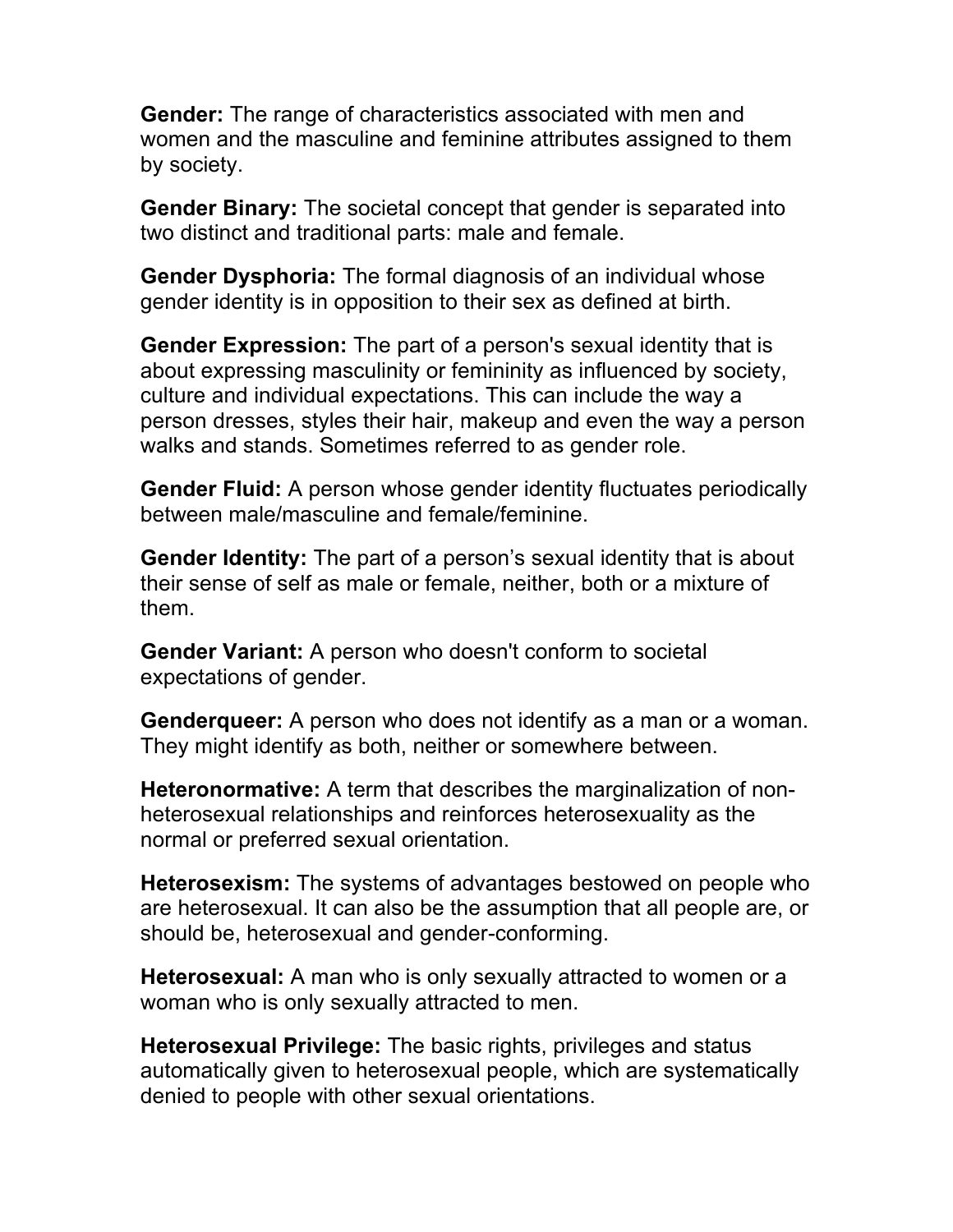**Homophobia:** Negative feelings, attitudes, actions, or behaviors against LGBT people or people perceived to be LGBT. It may also be a fear of one's own same-sex attractions.

**Homosexual:** A man who is attracted only to men or a woman who is only attracted to women.

**Intersex:** A person whose biological anatomy and/or genes vary from the expected male or female anatomy and/or genetics.

**Lesbian:** A woman who is sexually attracted to other women.

**LGBTQQIA:** Lesbian, Gay, Bisexual, Transgender, Queer, Questioning, Intersex, Ally/Asexual/Agender

**Out of the Closet:** Living openly and honestly by not hiding one's sexual orientation or gender identity. The term is sometimes shortened to being "out."

**Pansexual:** A person who is sexually attracted to people regardless of their gender identity, gender expression or biological sex. The term pansexual goes beyond a gender binary.

**Passing:** Being recognized or accepted as the gender one identifies as.

**Polyamory:** Having more than one romantic partner with the consent and knowledge of all individuals.

**Polyromantic:** A person capable of developing a romantic relationship with people of more than one gender or sex irrespective of the gender binary.

**Polysexual:** A person who is sexually attracted to people of more than one sex or gender irrespective of the gender binary.

**Queer:** A simple label to explain sexual orientations, gender identities and/or gender expressions that do not conform to societal expectations. Some LGBT community members view this as a term of empowerment and others strongly dislike this term.

**Questioning:** A term that describes people who are in the process of solidifying their personal identification of themselves.